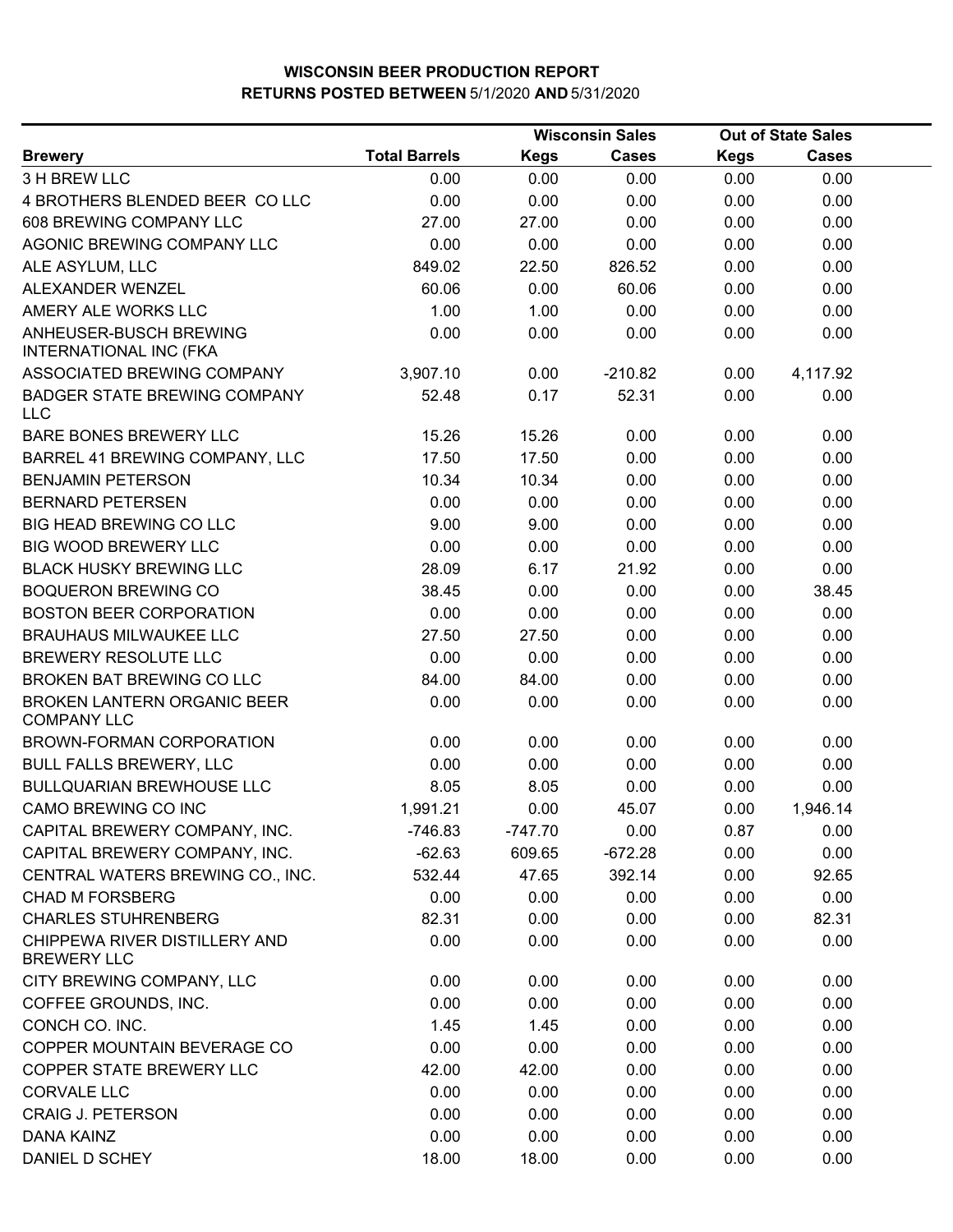| <b>Total Barrels</b><br><b>Cases</b><br><b>Kegs</b><br><b>Kegs</b><br>Cases<br><b>Brewery</b><br>12.75<br>0.00<br>0.00<br>DAS VENTURES INC.<br>12.75<br>0.00<br>DAVID A ANDERSON<br>0.00<br>0.00<br>0.00<br>0.00<br>0.00<br><b>DAVID A KNUTH</b><br>20.69<br>20.69<br>0.00<br>0.00<br>0.00<br><b>DEAD BIRD BREWING COMPANY</b><br>0.00<br>0.00<br>0.00<br>0.00<br>0.00<br>DELAFIELD BREWHAUS LLC<br>29.80<br>29.80<br>0.00<br>0.00<br>0.00<br>DIAGEO AMERICAS SUPPLY INC<br>53,139.90<br>0.00<br>0.00<br>0.00<br>53,139.90<br>DJ FEDDERLY MANAGEMENT<br>0.00<br>0.00<br>0.00<br>0.00<br>0.00<br><b>CONSULTANT LLC</b><br><b>DONALD R MAHAN</b><br>0.00<br>0.00<br>0.00<br>0.00<br>0.00<br>DOOR COUNTY BREWING CO LLC<br>73.00<br>73.00<br>0.00<br>0.00<br>0.00<br>DRIFTLESS BREWING COMPANY LLC<br>45.90<br>45.90<br>0.00<br>0.00<br>0.00<br>DRIFTLESS PURE LLC<br>2.10<br>2.10<br>0.00<br>0.00<br>0.00<br>DUESTERBECK'S BREWING COMPANY,<br>24.17<br>24.17<br>0.00<br>0.00<br>0.00<br><b>LLC</b><br><b>EAGLE TRACE BREWING COMPANY</b><br>34.75<br>0.00<br>34.75<br>0.00<br>0.00<br><b>LLC</b><br>EAGLE TRACE BREWING COMPANY<br>166.31<br>0.00<br>166.31<br>0.00<br>0.00<br>LLC<br><b>EAGLE TRACE BREWING COMPANY</b><br>0.00<br>0.00<br>0.00<br>0.00<br>0.00<br><b>LLC</b><br><b>EAST TROY BREWERY CO</b><br>6.00<br>0.00<br>0.00<br>6.00<br>0.00<br>178.44<br>ENLIGHTENED BREWING COMPANY<br>30.67<br>147.77<br>0.00<br>0.00<br>LLC.<br>ENLIGHTENED BREWING COMPANY<br>0.50<br>0.00<br>0.50<br>0.00<br>0.00<br>LLC.<br><b>ESSER DISTRIBUTING CO INC</b><br>0.00<br>0.00<br>0.00<br>0.00<br>0.00<br>FERMENTORIUM BEVERAGE<br>164.19<br>51.81<br>112.38<br>0.00<br>0.00<br><b>COMPANY LLC</b><br>FFATS BREWING COMPANY, LLC<br>0.00<br>0.00<br>0.00<br>0.00<br>0.00<br>FIFTH WARD BREWING COMPANY LLC<br>31.20<br>31.20<br>0.00<br>0.00<br>0.00<br>FIVE STAR BREWING CO INC.<br>644.90<br>0.00<br>6.60<br>0.00<br>638.30<br>FLIX ENTERTAINMENT LLC<br>0.00<br>0.00<br>0.00<br>0.00<br>0.00<br>FOXTOWN-GBC, INC.<br>32.13<br>9.00<br>23.13<br>0.00<br>0.00<br>0.00<br><b>FRESAR INC</b><br>0.00<br>0.00<br>0.00<br>0.00<br>25.16<br>0.00<br><b>FULTON LLC</b><br>0.00<br>25.16<br>0.00<br>0.00<br><b>G5 BREWING COMPANY LLC</b><br>0.00<br>0.00<br>0.00<br>0.00<br><b>GATHERING PLACE BREWING</b><br>31.90<br>6.25<br>25.65<br>0.00<br>0.00<br><b>COMPANY LLC</b><br>GD3, LLC<br>43.17<br>43.17<br>0.00<br>0.00<br>0.00<br>0.00<br>0.00<br>0.00<br>0.00<br>0.00<br>GD4, LLC<br><b>GEORGE BREGAR</b><br>35.08<br>35.08<br>0.00<br>0.00<br>0.00<br><b>GIANT JONES BREWING LLC</b><br>25.72<br>9.34<br>16.38<br>0.00<br>0.00<br>GJS SALES, INC.<br>0.00<br>0.00<br>0.00<br>0.00<br>0.00 |  | <b>Wisconsin Sales</b> | <b>Out of State Sales</b> |  |
|---------------------------------------------------------------------------------------------------------------------------------------------------------------------------------------------------------------------------------------------------------------------------------------------------------------------------------------------------------------------------------------------------------------------------------------------------------------------------------------------------------------------------------------------------------------------------------------------------------------------------------------------------------------------------------------------------------------------------------------------------------------------------------------------------------------------------------------------------------------------------------------------------------------------------------------------------------------------------------------------------------------------------------------------------------------------------------------------------------------------------------------------------------------------------------------------------------------------------------------------------------------------------------------------------------------------------------------------------------------------------------------------------------------------------------------------------------------------------------------------------------------------------------------------------------------------------------------------------------------------------------------------------------------------------------------------------------------------------------------------------------------------------------------------------------------------------------------------------------------------------------------------------------------------------------------------------------------------------------------------------------------------------------------------------------------------------------------------------------------------------------------------------------------------------------------------------------------------------------------------------------------------------------------------------------------------------------------------------------------------------------------------------------------------------------------------------------------------------------------------------------------------------------------------------------------------------------------------------------------------------------------------------------------------------------------|--|------------------------|---------------------------|--|
|                                                                                                                                                                                                                                                                                                                                                                                                                                                                                                                                                                                                                                                                                                                                                                                                                                                                                                                                                                                                                                                                                                                                                                                                                                                                                                                                                                                                                                                                                                                                                                                                                                                                                                                                                                                                                                                                                                                                                                                                                                                                                                                                                                                                                                                                                                                                                                                                                                                                                                                                                                                                                                                                                       |  |                        |                           |  |
|                                                                                                                                                                                                                                                                                                                                                                                                                                                                                                                                                                                                                                                                                                                                                                                                                                                                                                                                                                                                                                                                                                                                                                                                                                                                                                                                                                                                                                                                                                                                                                                                                                                                                                                                                                                                                                                                                                                                                                                                                                                                                                                                                                                                                                                                                                                                                                                                                                                                                                                                                                                                                                                                                       |  |                        |                           |  |
|                                                                                                                                                                                                                                                                                                                                                                                                                                                                                                                                                                                                                                                                                                                                                                                                                                                                                                                                                                                                                                                                                                                                                                                                                                                                                                                                                                                                                                                                                                                                                                                                                                                                                                                                                                                                                                                                                                                                                                                                                                                                                                                                                                                                                                                                                                                                                                                                                                                                                                                                                                                                                                                                                       |  |                        |                           |  |
|                                                                                                                                                                                                                                                                                                                                                                                                                                                                                                                                                                                                                                                                                                                                                                                                                                                                                                                                                                                                                                                                                                                                                                                                                                                                                                                                                                                                                                                                                                                                                                                                                                                                                                                                                                                                                                                                                                                                                                                                                                                                                                                                                                                                                                                                                                                                                                                                                                                                                                                                                                                                                                                                                       |  |                        |                           |  |
|                                                                                                                                                                                                                                                                                                                                                                                                                                                                                                                                                                                                                                                                                                                                                                                                                                                                                                                                                                                                                                                                                                                                                                                                                                                                                                                                                                                                                                                                                                                                                                                                                                                                                                                                                                                                                                                                                                                                                                                                                                                                                                                                                                                                                                                                                                                                                                                                                                                                                                                                                                                                                                                                                       |  |                        |                           |  |
|                                                                                                                                                                                                                                                                                                                                                                                                                                                                                                                                                                                                                                                                                                                                                                                                                                                                                                                                                                                                                                                                                                                                                                                                                                                                                                                                                                                                                                                                                                                                                                                                                                                                                                                                                                                                                                                                                                                                                                                                                                                                                                                                                                                                                                                                                                                                                                                                                                                                                                                                                                                                                                                                                       |  |                        |                           |  |
|                                                                                                                                                                                                                                                                                                                                                                                                                                                                                                                                                                                                                                                                                                                                                                                                                                                                                                                                                                                                                                                                                                                                                                                                                                                                                                                                                                                                                                                                                                                                                                                                                                                                                                                                                                                                                                                                                                                                                                                                                                                                                                                                                                                                                                                                                                                                                                                                                                                                                                                                                                                                                                                                                       |  |                        |                           |  |
|                                                                                                                                                                                                                                                                                                                                                                                                                                                                                                                                                                                                                                                                                                                                                                                                                                                                                                                                                                                                                                                                                                                                                                                                                                                                                                                                                                                                                                                                                                                                                                                                                                                                                                                                                                                                                                                                                                                                                                                                                                                                                                                                                                                                                                                                                                                                                                                                                                                                                                                                                                                                                                                                                       |  |                        |                           |  |
|                                                                                                                                                                                                                                                                                                                                                                                                                                                                                                                                                                                                                                                                                                                                                                                                                                                                                                                                                                                                                                                                                                                                                                                                                                                                                                                                                                                                                                                                                                                                                                                                                                                                                                                                                                                                                                                                                                                                                                                                                                                                                                                                                                                                                                                                                                                                                                                                                                                                                                                                                                                                                                                                                       |  |                        |                           |  |
|                                                                                                                                                                                                                                                                                                                                                                                                                                                                                                                                                                                                                                                                                                                                                                                                                                                                                                                                                                                                                                                                                                                                                                                                                                                                                                                                                                                                                                                                                                                                                                                                                                                                                                                                                                                                                                                                                                                                                                                                                                                                                                                                                                                                                                                                                                                                                                                                                                                                                                                                                                                                                                                                                       |  |                        |                           |  |
|                                                                                                                                                                                                                                                                                                                                                                                                                                                                                                                                                                                                                                                                                                                                                                                                                                                                                                                                                                                                                                                                                                                                                                                                                                                                                                                                                                                                                                                                                                                                                                                                                                                                                                                                                                                                                                                                                                                                                                                                                                                                                                                                                                                                                                                                                                                                                                                                                                                                                                                                                                                                                                                                                       |  |                        |                           |  |
|                                                                                                                                                                                                                                                                                                                                                                                                                                                                                                                                                                                                                                                                                                                                                                                                                                                                                                                                                                                                                                                                                                                                                                                                                                                                                                                                                                                                                                                                                                                                                                                                                                                                                                                                                                                                                                                                                                                                                                                                                                                                                                                                                                                                                                                                                                                                                                                                                                                                                                                                                                                                                                                                                       |  |                        |                           |  |
|                                                                                                                                                                                                                                                                                                                                                                                                                                                                                                                                                                                                                                                                                                                                                                                                                                                                                                                                                                                                                                                                                                                                                                                                                                                                                                                                                                                                                                                                                                                                                                                                                                                                                                                                                                                                                                                                                                                                                                                                                                                                                                                                                                                                                                                                                                                                                                                                                                                                                                                                                                                                                                                                                       |  |                        |                           |  |
|                                                                                                                                                                                                                                                                                                                                                                                                                                                                                                                                                                                                                                                                                                                                                                                                                                                                                                                                                                                                                                                                                                                                                                                                                                                                                                                                                                                                                                                                                                                                                                                                                                                                                                                                                                                                                                                                                                                                                                                                                                                                                                                                                                                                                                                                                                                                                                                                                                                                                                                                                                                                                                                                                       |  |                        |                           |  |
|                                                                                                                                                                                                                                                                                                                                                                                                                                                                                                                                                                                                                                                                                                                                                                                                                                                                                                                                                                                                                                                                                                                                                                                                                                                                                                                                                                                                                                                                                                                                                                                                                                                                                                                                                                                                                                                                                                                                                                                                                                                                                                                                                                                                                                                                                                                                                                                                                                                                                                                                                                                                                                                                                       |  |                        |                           |  |
|                                                                                                                                                                                                                                                                                                                                                                                                                                                                                                                                                                                                                                                                                                                                                                                                                                                                                                                                                                                                                                                                                                                                                                                                                                                                                                                                                                                                                                                                                                                                                                                                                                                                                                                                                                                                                                                                                                                                                                                                                                                                                                                                                                                                                                                                                                                                                                                                                                                                                                                                                                                                                                                                                       |  |                        |                           |  |
|                                                                                                                                                                                                                                                                                                                                                                                                                                                                                                                                                                                                                                                                                                                                                                                                                                                                                                                                                                                                                                                                                                                                                                                                                                                                                                                                                                                                                                                                                                                                                                                                                                                                                                                                                                                                                                                                                                                                                                                                                                                                                                                                                                                                                                                                                                                                                                                                                                                                                                                                                                                                                                                                                       |  |                        |                           |  |
|                                                                                                                                                                                                                                                                                                                                                                                                                                                                                                                                                                                                                                                                                                                                                                                                                                                                                                                                                                                                                                                                                                                                                                                                                                                                                                                                                                                                                                                                                                                                                                                                                                                                                                                                                                                                                                                                                                                                                                                                                                                                                                                                                                                                                                                                                                                                                                                                                                                                                                                                                                                                                                                                                       |  |                        |                           |  |
|                                                                                                                                                                                                                                                                                                                                                                                                                                                                                                                                                                                                                                                                                                                                                                                                                                                                                                                                                                                                                                                                                                                                                                                                                                                                                                                                                                                                                                                                                                                                                                                                                                                                                                                                                                                                                                                                                                                                                                                                                                                                                                                                                                                                                                                                                                                                                                                                                                                                                                                                                                                                                                                                                       |  |                        |                           |  |
|                                                                                                                                                                                                                                                                                                                                                                                                                                                                                                                                                                                                                                                                                                                                                                                                                                                                                                                                                                                                                                                                                                                                                                                                                                                                                                                                                                                                                                                                                                                                                                                                                                                                                                                                                                                                                                                                                                                                                                                                                                                                                                                                                                                                                                                                                                                                                                                                                                                                                                                                                                                                                                                                                       |  |                        |                           |  |
|                                                                                                                                                                                                                                                                                                                                                                                                                                                                                                                                                                                                                                                                                                                                                                                                                                                                                                                                                                                                                                                                                                                                                                                                                                                                                                                                                                                                                                                                                                                                                                                                                                                                                                                                                                                                                                                                                                                                                                                                                                                                                                                                                                                                                                                                                                                                                                                                                                                                                                                                                                                                                                                                                       |  |                        |                           |  |
|                                                                                                                                                                                                                                                                                                                                                                                                                                                                                                                                                                                                                                                                                                                                                                                                                                                                                                                                                                                                                                                                                                                                                                                                                                                                                                                                                                                                                                                                                                                                                                                                                                                                                                                                                                                                                                                                                                                                                                                                                                                                                                                                                                                                                                                                                                                                                                                                                                                                                                                                                                                                                                                                                       |  |                        |                           |  |
|                                                                                                                                                                                                                                                                                                                                                                                                                                                                                                                                                                                                                                                                                                                                                                                                                                                                                                                                                                                                                                                                                                                                                                                                                                                                                                                                                                                                                                                                                                                                                                                                                                                                                                                                                                                                                                                                                                                                                                                                                                                                                                                                                                                                                                                                                                                                                                                                                                                                                                                                                                                                                                                                                       |  |                        |                           |  |
|                                                                                                                                                                                                                                                                                                                                                                                                                                                                                                                                                                                                                                                                                                                                                                                                                                                                                                                                                                                                                                                                                                                                                                                                                                                                                                                                                                                                                                                                                                                                                                                                                                                                                                                                                                                                                                                                                                                                                                                                                                                                                                                                                                                                                                                                                                                                                                                                                                                                                                                                                                                                                                                                                       |  |                        |                           |  |
|                                                                                                                                                                                                                                                                                                                                                                                                                                                                                                                                                                                                                                                                                                                                                                                                                                                                                                                                                                                                                                                                                                                                                                                                                                                                                                                                                                                                                                                                                                                                                                                                                                                                                                                                                                                                                                                                                                                                                                                                                                                                                                                                                                                                                                                                                                                                                                                                                                                                                                                                                                                                                                                                                       |  |                        |                           |  |
|                                                                                                                                                                                                                                                                                                                                                                                                                                                                                                                                                                                                                                                                                                                                                                                                                                                                                                                                                                                                                                                                                                                                                                                                                                                                                                                                                                                                                                                                                                                                                                                                                                                                                                                                                                                                                                                                                                                                                                                                                                                                                                                                                                                                                                                                                                                                                                                                                                                                                                                                                                                                                                                                                       |  |                        |                           |  |
|                                                                                                                                                                                                                                                                                                                                                                                                                                                                                                                                                                                                                                                                                                                                                                                                                                                                                                                                                                                                                                                                                                                                                                                                                                                                                                                                                                                                                                                                                                                                                                                                                                                                                                                                                                                                                                                                                                                                                                                                                                                                                                                                                                                                                                                                                                                                                                                                                                                                                                                                                                                                                                                                                       |  |                        |                           |  |
|                                                                                                                                                                                                                                                                                                                                                                                                                                                                                                                                                                                                                                                                                                                                                                                                                                                                                                                                                                                                                                                                                                                                                                                                                                                                                                                                                                                                                                                                                                                                                                                                                                                                                                                                                                                                                                                                                                                                                                                                                                                                                                                                                                                                                                                                                                                                                                                                                                                                                                                                                                                                                                                                                       |  |                        |                           |  |
|                                                                                                                                                                                                                                                                                                                                                                                                                                                                                                                                                                                                                                                                                                                                                                                                                                                                                                                                                                                                                                                                                                                                                                                                                                                                                                                                                                                                                                                                                                                                                                                                                                                                                                                                                                                                                                                                                                                                                                                                                                                                                                                                                                                                                                                                                                                                                                                                                                                                                                                                                                                                                                                                                       |  |                        |                           |  |
|                                                                                                                                                                                                                                                                                                                                                                                                                                                                                                                                                                                                                                                                                                                                                                                                                                                                                                                                                                                                                                                                                                                                                                                                                                                                                                                                                                                                                                                                                                                                                                                                                                                                                                                                                                                                                                                                                                                                                                                                                                                                                                                                                                                                                                                                                                                                                                                                                                                                                                                                                                                                                                                                                       |  |                        |                           |  |
|                                                                                                                                                                                                                                                                                                                                                                                                                                                                                                                                                                                                                                                                                                                                                                                                                                                                                                                                                                                                                                                                                                                                                                                                                                                                                                                                                                                                                                                                                                                                                                                                                                                                                                                                                                                                                                                                                                                                                                                                                                                                                                                                                                                                                                                                                                                                                                                                                                                                                                                                                                                                                                                                                       |  |                        |                           |  |
|                                                                                                                                                                                                                                                                                                                                                                                                                                                                                                                                                                                                                                                                                                                                                                                                                                                                                                                                                                                                                                                                                                                                                                                                                                                                                                                                                                                                                                                                                                                                                                                                                                                                                                                                                                                                                                                                                                                                                                                                                                                                                                                                                                                                                                                                                                                                                                                                                                                                                                                                                                                                                                                                                       |  |                        |                           |  |
|                                                                                                                                                                                                                                                                                                                                                                                                                                                                                                                                                                                                                                                                                                                                                                                                                                                                                                                                                                                                                                                                                                                                                                                                                                                                                                                                                                                                                                                                                                                                                                                                                                                                                                                                                                                                                                                                                                                                                                                                                                                                                                                                                                                                                                                                                                                                                                                                                                                                                                                                                                                                                                                                                       |  |                        |                           |  |
|                                                                                                                                                                                                                                                                                                                                                                                                                                                                                                                                                                                                                                                                                                                                                                                                                                                                                                                                                                                                                                                                                                                                                                                                                                                                                                                                                                                                                                                                                                                                                                                                                                                                                                                                                                                                                                                                                                                                                                                                                                                                                                                                                                                                                                                                                                                                                                                                                                                                                                                                                                                                                                                                                       |  |                        |                           |  |
|                                                                                                                                                                                                                                                                                                                                                                                                                                                                                                                                                                                                                                                                                                                                                                                                                                                                                                                                                                                                                                                                                                                                                                                                                                                                                                                                                                                                                                                                                                                                                                                                                                                                                                                                                                                                                                                                                                                                                                                                                                                                                                                                                                                                                                                                                                                                                                                                                                                                                                                                                                                                                                                                                       |  |                        |                           |  |
| GJS SALES, INC.<br>811.00<br>0.00<br>811.00<br>0.00<br>0.00                                                                                                                                                                                                                                                                                                                                                                                                                                                                                                                                                                                                                                                                                                                                                                                                                                                                                                                                                                                                                                                                                                                                                                                                                                                                                                                                                                                                                                                                                                                                                                                                                                                                                                                                                                                                                                                                                                                                                                                                                                                                                                                                                                                                                                                                                                                                                                                                                                                                                                                                                                                                                           |  |                        |                           |  |
| <b>GOOD CITY BREWING LLC</b><br>267.12<br>4.50<br>262.62<br>0.00<br>0.00                                                                                                                                                                                                                                                                                                                                                                                                                                                                                                                                                                                                                                                                                                                                                                                                                                                                                                                                                                                                                                                                                                                                                                                                                                                                                                                                                                                                                                                                                                                                                                                                                                                                                                                                                                                                                                                                                                                                                                                                                                                                                                                                                                                                                                                                                                                                                                                                                                                                                                                                                                                                              |  |                        |                           |  |
| <b>GOOD CITY BREWING LLC</b><br>0.00<br>0.00<br>0.00<br>0.00<br>0.00                                                                                                                                                                                                                                                                                                                                                                                                                                                                                                                                                                                                                                                                                                                                                                                                                                                                                                                                                                                                                                                                                                                                                                                                                                                                                                                                                                                                                                                                                                                                                                                                                                                                                                                                                                                                                                                                                                                                                                                                                                                                                                                                                                                                                                                                                                                                                                                                                                                                                                                                                                                                                  |  |                        |                           |  |
| 1,003.96<br><b>GRANT PAULY</b><br>127.48<br>876.48<br>0.00<br>0.00                                                                                                                                                                                                                                                                                                                                                                                                                                                                                                                                                                                                                                                                                                                                                                                                                                                                                                                                                                                                                                                                                                                                                                                                                                                                                                                                                                                                                                                                                                                                                                                                                                                                                                                                                                                                                                                                                                                                                                                                                                                                                                                                                                                                                                                                                                                                                                                                                                                                                                                                                                                                                    |  |                        |                           |  |
| <b>GRAY BREWING CO.</b><br>12.63<br>0.00<br>10.16<br>0.00<br>2.47                                                                                                                                                                                                                                                                                                                                                                                                                                                                                                                                                                                                                                                                                                                                                                                                                                                                                                                                                                                                                                                                                                                                                                                                                                                                                                                                                                                                                                                                                                                                                                                                                                                                                                                                                                                                                                                                                                                                                                                                                                                                                                                                                                                                                                                                                                                                                                                                                                                                                                                                                                                                                     |  |                        |                           |  |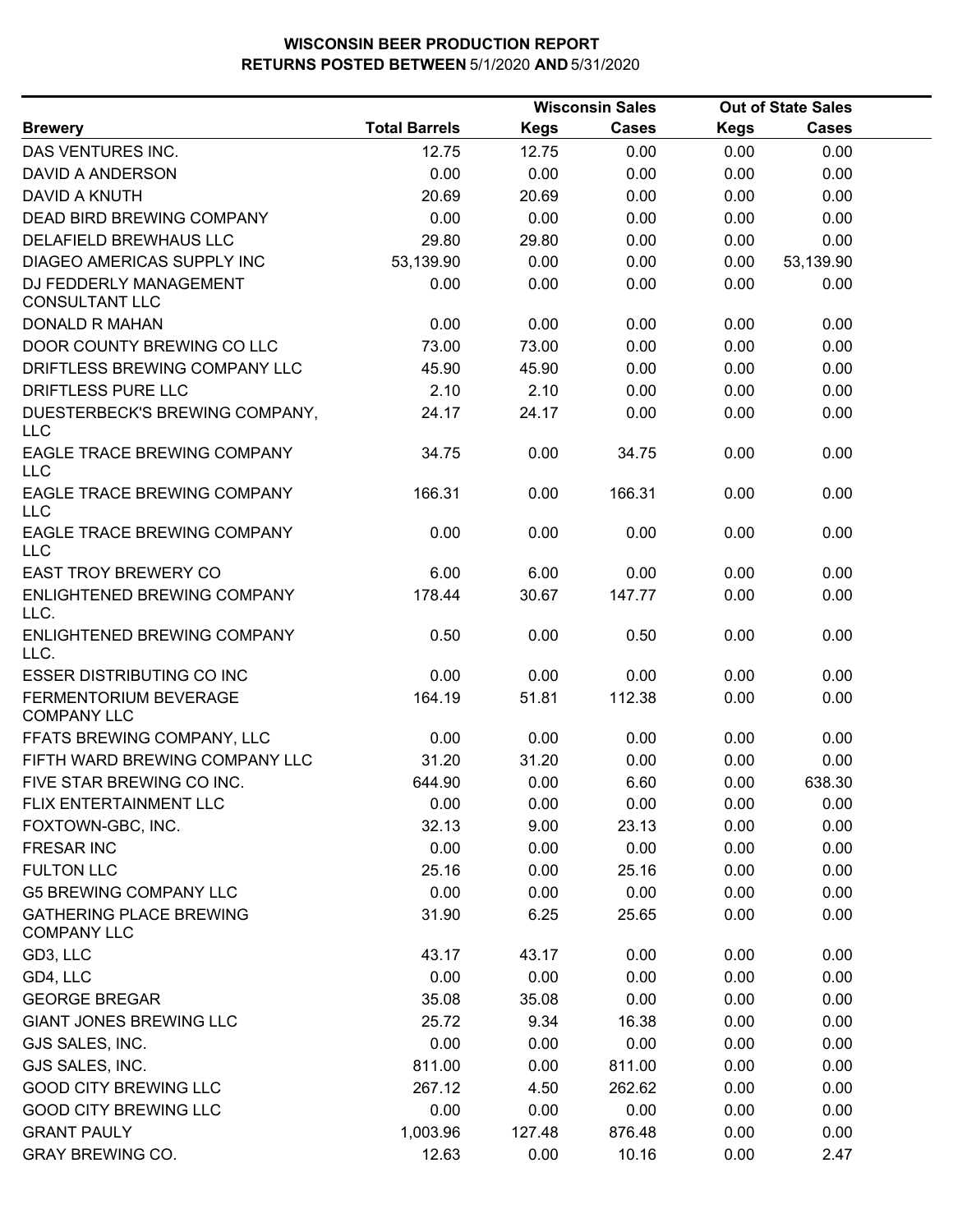|                                             |                      |             | <b>Wisconsin Sales</b> |             |              |  | <b>Out of State Sales</b> |  |
|---------------------------------------------|----------------------|-------------|------------------------|-------------|--------------|--|---------------------------|--|
| <b>Brewery</b>                              | <b>Total Barrels</b> | <b>Kegs</b> | <b>Cases</b>           | <b>Kegs</b> | <b>Cases</b> |  |                           |  |
| <b>GREEN BAY BREWING COMPANY</b>            | 397.18               | 72.50       | 324.68                 | 0.00        | 0.00         |  |                           |  |
| <b>GREENVIEW BREWING LLC</b>                | 24.50                | 5.20        | 19.30                  | 0.00        | 0.00         |  |                           |  |
| <b>GREGORY YORK</b>                         | 13.76                | 13.76       | 0.00                   | 0.00        | 0.00         |  |                           |  |
| <b>GUY R LILJA</b>                          | 0.00                 | 0.00        | 0.00                   | 0.00        | 0.00         |  |                           |  |
| HACIENDA BREWING CO., LLC                   | 34.00                | 34.00       | 0.00                   | 0.00        | 0.00         |  |                           |  |
| HEART OF THE NORTH BREWING CO               | 3.00                 | 3.00        | 0.00                   | 0.00        | 0.00         |  |                           |  |
| <b>HERBIERY LLC</b>                         | 0.00                 | 0.00        | 0.00                   | 0.00        | 0.00         |  |                           |  |
| HIGHHOLDER BREWING COMPANY,<br><b>LLC</b>   | 0.00                 | 0.00        | 0.00                   | 0.00        | 0.00         |  |                           |  |
| HILLSBORO BREWING COMPANY LLC               | 78.29                | 4.33        | 73.96                  | 0.00        | 0.00         |  |                           |  |
| HOP & BARREL BREWING COMPANY,<br><b>LLC</b> | 41.40                | 3.00        | 26.76                  | 0.00        | 11.64        |  |                           |  |
| HOP HAUS BREWING COMPANY LLC                | 10.00                | 10.00       | 0.00                   | 0.00        | 0.00         |  |                           |  |
| HOP HAUS BREWING COMPANY LLC                | 46.00                | 46.00       | 0.00                   | 0.00        | 0.00         |  |                           |  |
| HORNELL BREWING CO INC                      | 9,267.94             | 0.00        | 0.00                   | 0.00        | 9,267.94     |  |                           |  |
| INDEED BREWING COMPANY WI, LLC              | 0.00                 | 0.00        | 0.00                   | 0.00        | 0.00         |  |                           |  |
| <b>INVENTORS BREWPUB LLC</b>                | 6.52                 | 6.52        | 0.00                   | 0.00        | 0.00         |  |                           |  |
| JACQUELYN FORBES KEARNS                     | 0.00                 | 0.00        | 0.00                   | 0.00        | 0.00         |  |                           |  |
| <b>JAMES METZ</b>                           | 25.42                | 25.42       | 0.00                   | 0.00        | 0.00         |  |                           |  |
| <b>JEAN M LANE</b>                          | 0.00                 | 0.00        | 0.00                   | 0.00        | 0.00         |  |                           |  |
| <b>JEREMY BEACH</b>                         | 0.00                 | 0.00        | 0.00                   | 0.00        | 0.00         |  |                           |  |
| <b>JOHN JAGEMANN</b>                        | 0.00                 | 0.00        | 0.00                   | 0.00        | 0.00         |  |                           |  |
| <b>JONATHAN CHRISTIANSEN</b>                | 10.04                | 6.29        | 3.75                   | 0.00        | 0.00         |  |                           |  |
| KARBEN4 BREWING LLC                         | 947.22               | 293.04      | 654.18                 | 0.00        | 0.00         |  |                           |  |
| KATCHEVER & CO LLC                          | 152.80               | 32.17       | 120.63                 | 0.00        | 0.00         |  |                           |  |
| KELLERMEISTER BEVERAGES, LLC                | 24.12                | 2.69        | 21.43                  | 0.00        | 0.00         |  |                           |  |
| KOWALSKE BREWING LLC                        | 16.00                | 16.00       | 0.00                   | 0.00        | 0.00         |  |                           |  |
| KOWALSKE BREWING LLC                        | 7.00                 | 7.00        | 0.00                   | 0.00        | 0.00         |  |                           |  |
| KRIER FOODS, INC.                           | 0.00                 | 0.00        | 0.00                   | 0.00        | 0.00         |  |                           |  |
| LAKEFRONT BREWERY, INC.                     | 79.26                | 0.00        | 79.26                  | 0.00        | 0.00         |  |                           |  |
| LAKEFRONT BREWERY, INC.                     | 2,841.09             | 48.42       | 2,181.26               | 18.59       | 592.82       |  |                           |  |
| LAZY MONK BREWING LLC                       | 33.12                | 1.43        | 31.69                  | 0.00        | 0.00         |  |                           |  |
| LEDGESTONE ESTATE LLC                       | 10.46                | 10.46       | 0.00                   | 0.00        | 0.00         |  |                           |  |
| <b>LEE BURGESS</b>                          | 0.00                 | 0.00        | 0.00                   | 0.00        | 0.00         |  |                           |  |
| LEFFEL ROOTS, LLC                           | 0.00                 | 0.00        | 0.00                   | 0.00        | 0.00         |  |                           |  |
| LHM BREW PUB, LLC                           | 2.98                 | 2.98        | 0.00                   | 0.00        | 0.00         |  |                           |  |
| <b>LOST ISLAND WINE LLC</b>                 | 8.70                 | 8.70        | 0.00                   | 0.00        | 0.00         |  |                           |  |
| LUCKYS 1313 BREW PUB INVESTOR<br><b>LLC</b> | 0.00                 | 0.00        | 0.00                   | 0.00        | 0.00         |  |                           |  |
| LUCKYS 1313 BREW PUB INVESTOR<br><b>LLC</b> | 0.00                 | 0.00        | 0.00                   | 0.00        | 0.00         |  |                           |  |
| LUCKYS 1313 BREW PUB INVESTOR<br><b>LLC</b> | 0.00                 | 0.00        | 0.00                   | 0.00        | 0.00         |  |                           |  |
| MAG ENTERTAINMENT LLC                       | 0.00                 | 0.00        | 0.00                   | 0.00        | 0.00         |  |                           |  |
| MARK ANTHONY BREWING INC                    | 139,042.16           | 0.00        | $-27,419.26$           | 0.00        | 166,461.42   |  |                           |  |
| MATTHEW J GEARY                             | 27.56                | 3.51        | 24.05                  | 0.00        | 0.00         |  |                           |  |
| <b>MATTHEW R SCHMIDT</b>                    | 0.00                 | 0.00        | 0.00                   | 0.00        | 0.00         |  |                           |  |
|                                             |                      |             |                        |             |              |  |                           |  |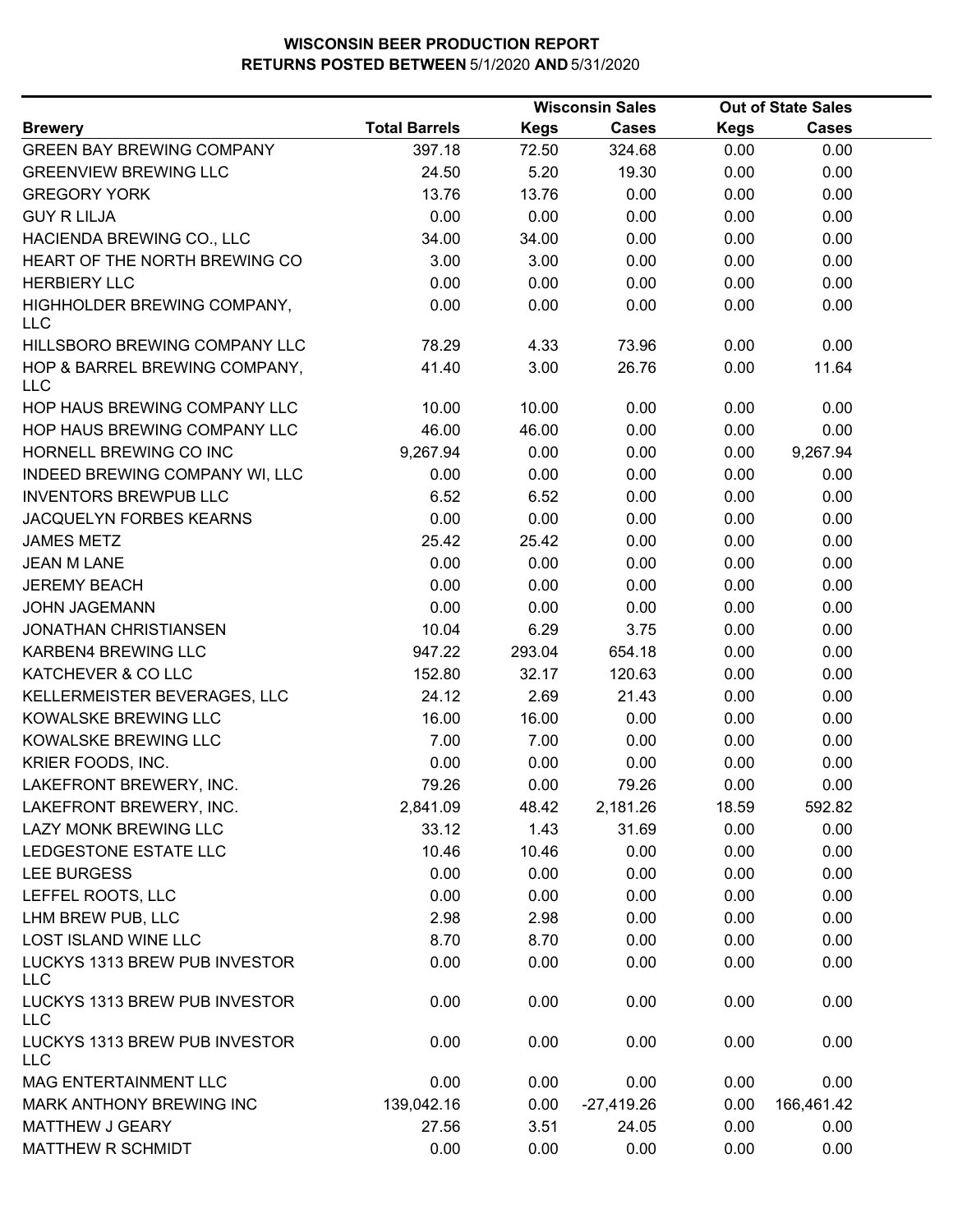|                                                 |                      |             | <b>Wisconsin Sales</b> |             | <b>Out of State Sales</b> |  |
|-------------------------------------------------|----------------------|-------------|------------------------|-------------|---------------------------|--|
| <b>Brewery</b>                                  | <b>Total Barrels</b> | <b>Kegs</b> | <b>Cases</b>           | <b>Kegs</b> | <b>Cases</b>              |  |
| MCKENZIE RIVER BREWING COMPANY,<br><b>LLC</b>   | 0.00                 | 0.00        | 0.00                   | 0.00        | 0.00                      |  |
| MCZ'S BREWING, LLC                              | 0.00                 | 0.00        | 0.00                   | 0.00        | 0.00                      |  |
| MELMS BREWING COMPANY INC                       | 1.00                 | 1.00        | 0.00                   | 0.00        | 0.00                      |  |
| MICHAEL CHRISTENSON                             | 30.00                | 30.00       | 0.00                   | 0.00        | 0.00                      |  |
| <b>MICHAEL K BRENNER</b>                        | 16.25                | 1.00        | 15.25                  | 0.00        | 0.00                      |  |
| MICHAEL W ZUPKE                                 | 0.00                 | 0.00        | 0.00                   | 0.00        | 0.00                      |  |
| MILWAUKEE BREWING COMPANY                       | 150.00               | 150.00      | 0.00                   | 0.00        | 0.00                      |  |
| MILWAUKEE BREWING COMPANY                       | 3,882.79             | 1,293.75    | 2,589.04               | 0.00        | 0.00                      |  |
| MILWAUKEE BREWING COMPANY                       | 0.00                 | 0.00        | 0.00                   | 0.00        | 0.00                      |  |
| <b>MISSION BREWERY INC</b>                      | 0.00                 | 0.00        | 0.00                   | 0.00        | 0.00                      |  |
| MOBCRAFT BEER INC                               | 70.26                | 5.80        | 63.50                  | 0.00        | 0.96                      |  |
| <b>MODICUM BREWING LLC</b>                      | 9.13                 | 4.00        | 5.13                   | 0.00        | 0.00                      |  |
| MOLSON COORS BEVERAGE<br><b>COMPANY USA LLC</b> | $-0.05$              | 0.00        | $-0.05$                | 0.00        | 0.00                      |  |
| MOLSON COORS BEVERAGE<br><b>COMPANY USA LLC</b> | 0.00                 | 0.00        | 0.00                   | 0.00        | 0.00                      |  |
| MOLSON COORS BEVERAGE<br><b>COMPANY USA LLC</b> | 126.44               | 60.17       | 66.27                  | 0.00        | 0.00                      |  |
| MOLSON COORS BEVERAGE<br><b>COMPANY USA LLC</b> | 515,340.21           | $-215.21$   | 130,743.90             | 227.21      | 384,584.31                |  |
| MOLSON COORS USA LLC                            | 0.00                 | 0.00        | 0.00                   | 0.00        | 0.00                      |  |
| MOOSEJAW PIZZA & BREWING CO LLC                 | 69.60                | 57.41       | 12.19                  | 0.00        | 0.00                      |  |
| <b>MORRISWEYER LLC</b>                          | 0.00                 | 0.00        | 0.00                   | 0.00        | 0.00                      |  |
| MOUNTAIN CREST SRL LLC                          | 3,130.26             | 0.00        | 586.48                 | 0.00        | 2,543.78                  |  |
| MPJ MANAGEMENT, LLC                             | 0.00                 | 0.00        | 0.00                   | 0.00        | 0.00                      |  |
| <b>NATHAN R WARNKE</b>                          | 18.90                | 18.90       | 0.00                   | 0.00        | 0.00                      |  |
| <b>NEW BARONS BREWING</b><br><b>COOPERATIVE</b> | 6.64                 | 1.50        | 5.14                   | 0.00        | 0.00                      |  |
| NEW GLARUS BREWING COMPANY                      | 10,144.24            | 0.00        | 10,144.24              | 0.00        | 0.00                      |  |
| NEW GLARUS BREWING COMPANY                      | 23.90                | 0.00        | 23.90                  | 0.00        | 0.00                      |  |
| NEW MERIDIAN BEER, LLC                          | 18.90                | 18.90       | 0.00                   | 0.00        | 0.00                      |  |
| NEXT DOOR BREWING LLC                           | 0.00                 | 0.00        | 0.00                   | 0.00        | 0.00                      |  |
| NEXT DOOR BREWING LLC                           | 14.00                | 14.00       | 0.00                   | 0.00        | 0.00                      |  |
| NICHOLAS CALAWAY                                | 126.65               | 51.10       | 75.55                  | 0.00        | 0.00                      |  |
| NOBLE ROOTS BREWING COMPANY,<br><b>LLC</b>      | 0.00                 | 0.00        | 0.00                   | 0.00        | 0.00                      |  |
| NORTHWOODS BREWING CORP LLC                     | 30.00                | 30.00       | 0.00                   | 0.00        | 0.00                      |  |
| OFF-KILTER BREWING INC                          | 0.94                 | 0.50        | 0.44                   | 0.00        | 0.00                      |  |
| <b>OLIPHANT BREWING LLC</b>                     | 83.55                | 60.54       | 0.00                   | 23.01       | 0.00                      |  |
| OMBIBULOUS BREWING COMPANY,<br><b>LLC</b>       | 5.50                 | 0.00        | 5.50                   | 0.00        | 0.00                      |  |
| O'SO BREWING COMPANY                            | 118.21               | 3.66        | 114.55                 | 0.00        | 0.00                      |  |
| PABST BREWING COMPANY, LLC                      | 5,050.70             | 0.00        | 0.00                   | 0.00        | 5,050.70                  |  |
| PABST HOLDINGS LLC                              | 2.17                 | 2.17        | 0.00                   | 0.00        | 0.00                      |  |
| PARCHED EAGLE BREWPUB LLC                       | 3.58                 | 3.58        | 0.00                   | 0.00        | 0.00                      |  |
| PETER H GENTRY                                  | 0.00                 | 0.00        | 0.00                   | 0.00        | 0.00                      |  |
| PETER H GENTRY                                  | 0.00                 | 0.00        | 0.00                   | 0.00        | 0.00                      |  |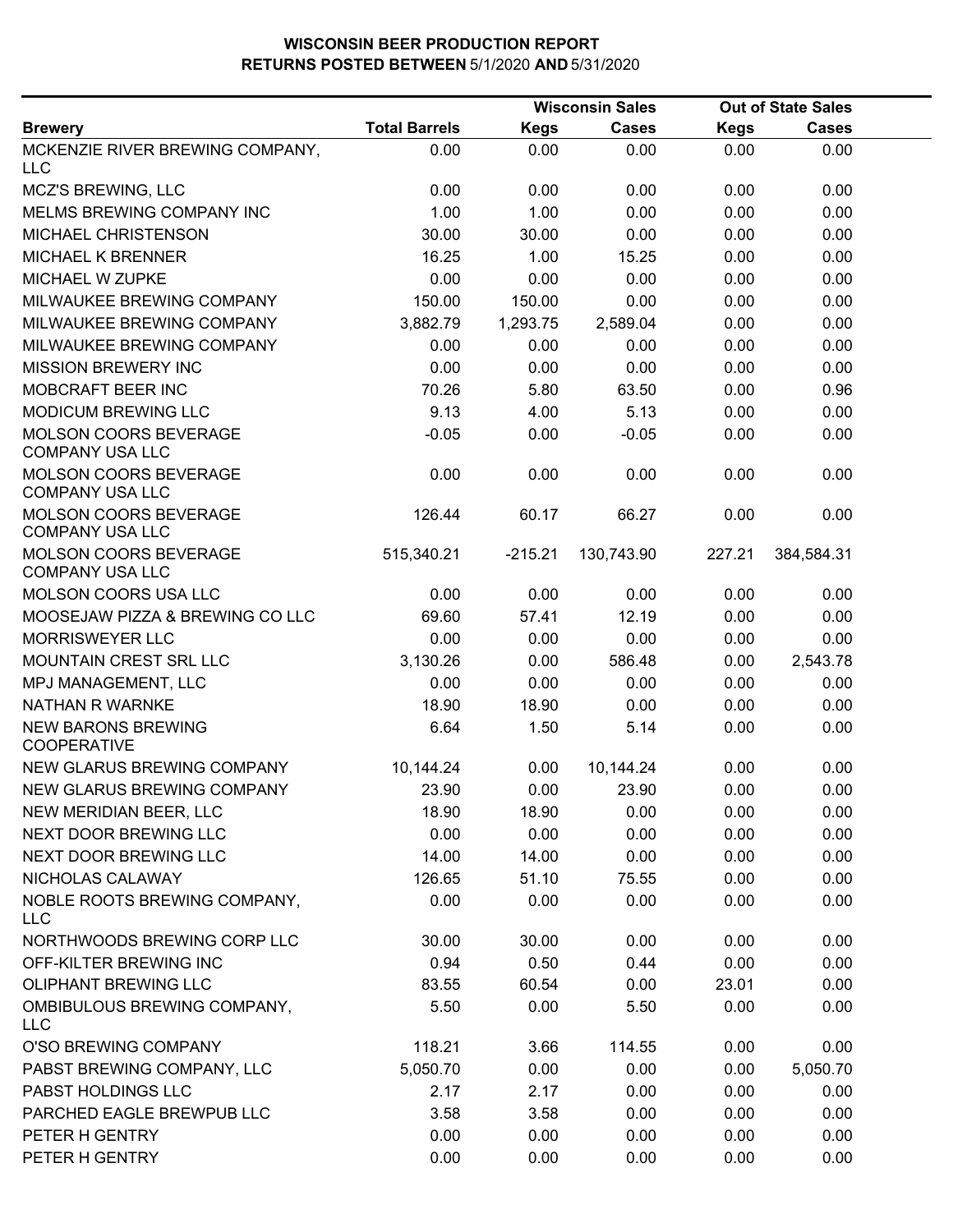|                                                 |                      | <b>Wisconsin Sales</b> |          | <b>Out of State Sales</b> |           |  |
|-------------------------------------------------|----------------------|------------------------|----------|---------------------------|-----------|--|
| <b>Brewery</b>                                  | <b>Total Barrels</b> | <b>Kegs</b>            | Cases    | <b>Kegs</b>               | Cases     |  |
| PETER PETERSON                                  | 4.00                 | 4.00                   | 0.00     | 0.00                      | 0.00      |  |
| PHUSION PROJECTS LLC                            | 36,125.90            | 0.00                   | 1,160.41 | 0.00                      | 34,965.49 |  |
| PIGEON RIVER BREWING LLC                        | 24.90                | 14.20                  | 10.70    | 0.00                      | 0.00      |  |
| PITCHFORK BREWING LLC                           | 8.16                 | 8.16                   | 0.00     | 0.00                      | 0.00      |  |
| PLYMOUTH BREWING COMPANY LLC                    | 15.00                | 0.00                   | 15.00    | 0.00                      | 0.00      |  |
| PORT HURON BREWING COMPANY,<br><b>LLC</b>       | 0.00                 | 0.00                   | 0.00     | 0.00                      | 0.00      |  |
| POTOSI BREWING COMPANY                          | 1,293.70             | 62.30                  | 588.60   | 151.30                    | 491.50    |  |
| POTOSI BREWING COMPANY                          | 0.00                 | 0.00                   | 0.00     | 0.00                      | 0.00      |  |
| R' NOGGIN BREWING LLC                           | 0.00                 | 0.00                   | 0.00     | 0.00                      | 0.00      |  |
| RACINE BREWING COMPANY                          | 15.75                | 15.75                  | 0.00     | 0.00                      | 0.00      |  |
| <b>RADIX FERMENTATION LLC</b>                   | 0.00                 | 0.00                   | 0.00     | 0.00                      | 0.00      |  |
| RAIL HOUSE PROPERTIES LLC                       | 32.06                | 32.06                  | 0.00     | 0.00                      | 0.00      |  |
| RAISED GRAIN BREWING COMPANY<br><b>LLC</b>      | 271.24               | 46.00                  | 225.24   | 0.00                      | 0.00      |  |
| RANDYS FUNHUNTERS BREWERY INC                   | 0.00                 | 0.00                   | 0.00     | 0.00                      | 0.00      |  |
| REBELLION BREWING HOLDING<br><b>COMPANY INC</b> | 0.00                 | 0.00                   | 0.00     | 0.00                      | 0.00      |  |
| <b>RED EYE BREWING COMPANY LLC</b>              | 22.30                | 22.30                  | 0.00     | 0.00                      | 0.00      |  |
| REGAL BRAU BREWING COMPANY LLC                  | 809.47               | 0.00                   | 85.11    | 0.00                      | 724.36    |  |
| REVOLVER BREWING LLC                            | 0.00                 | 0.00                   | 0.00     | 0.00                      | 0.00      |  |
| RHINELANDER BREWING CO LLC                      | 14.29                | 5.41                   | 8.88     | 0.00                      | 0.00      |  |
| RHINELANDER BREWING CO LLC                      | 6,664.97             | 0.75                   | 115.39   | 2.50                      | 6,546.33  |  |
| RICHARD JOSEPH                                  | 26.00                | 8.00                   | 18.00    | 0.00                      | 0.00      |  |
| RICHARD JOSEPH                                  | 0.00                 | 0.00                   | 0.00     | 0.00                      | 0.00      |  |
| <b>RIGHT BAUER LLC</b>                          | 7.00                 | 7.00                   | 0.00     | 0.00                      | 0.00      |  |
| RIO LOBO LLC                                    | 0.00                 | 0.00                   | 0.00     | 0.00                      | 0.00      |  |
| ROBERT A LARSON                                 | 96.12                | 10.33                  | 85.79    | 0.00                      | 0.00      |  |
| ROCKY REEF BREWING COMPANY                      | 9.77                 | 9.77                   | 0.00     | 0.00                      | 0.00      |  |
| <b>ROGER HILLESTAD</b>                          | 4.08                 | 4.08                   | 0.00     | 0.00                      | 0.00      |  |
| <b>ROGER MILLER</b>                             | 13.19                | 13.19                  | 0.00     | 0.00                      | 0.00      |  |
| <b>ROSS M NELSON</b>                            | 0.00                 | 0.00                   | 0.00     | 0.00                      | 0.00      |  |
| ROUND MAN BREWING CO., LLC                      | 2.66                 | 2.66                   | 0.00     | 0.00                      | 0.00      |  |
| RUSH RIVER BREWING LLC                          | 84.17                | 9.62                   | 51.92    | 0.00                      | 22.63     |  |
| RYAN D STOLT                                    | 7.33                 | 5.00                   | 2.33     | 0.00                      | 0.00      |  |
| <b>RYANS ON YORK LLC</b>                        | 0.00                 | 0.00                   | 0.00     | 0.00                      | 0.00      |  |
| SAHALE ALE WORKS, LLC                           | 43.70                | 43.70                  | 0.00     | 0.00                      | 0.00      |  |
| SAND CREEK BREWING CO LLC                       | 322.70               | 103.18                 | 215.09   | 0.00                      | 4.43      |  |
| SAWMILL BREWING CO INC                          | 26.00                | 26.00                  | 0.00     | 0.00                      | 0.00      |  |
| SAWMILL LOGGER ENTERPRISES LLC                  | 0.00                 | 0.00                   | 0.00     | 0.00                      | 0.00      |  |
| SLEEMAN BREWING COMPANY USA<br><b>INC</b>       | 276.11               | 0.00                   | 25.94    | 0.00                      | 250.17    |  |
| SOME NERVE BREWING COMPANY LLC                  | 7.63                 | 7.63                   | 0.00     | 0.00                      | 0.00      |  |
| SONNY'S PIZZERIA, LLC                           | 0.00                 | 0.00                   | 0.00     | 0.00                      | 0.00      |  |
| SOUTH SHORE BREWERY, INC.                       | 129.53               | 50.08                  | 66.49    | 2.00                      | 10.96     |  |
| SOUTH SHORE BREWERY, INC.                       | 21.99                | 21.99                  | 0.00     | 0.00                      | 0.00      |  |
| <b>SPB LLC</b>                                  | 2,911.24             | 257.75                 | 1,080.22 | 124.00                    | 1,449.27  |  |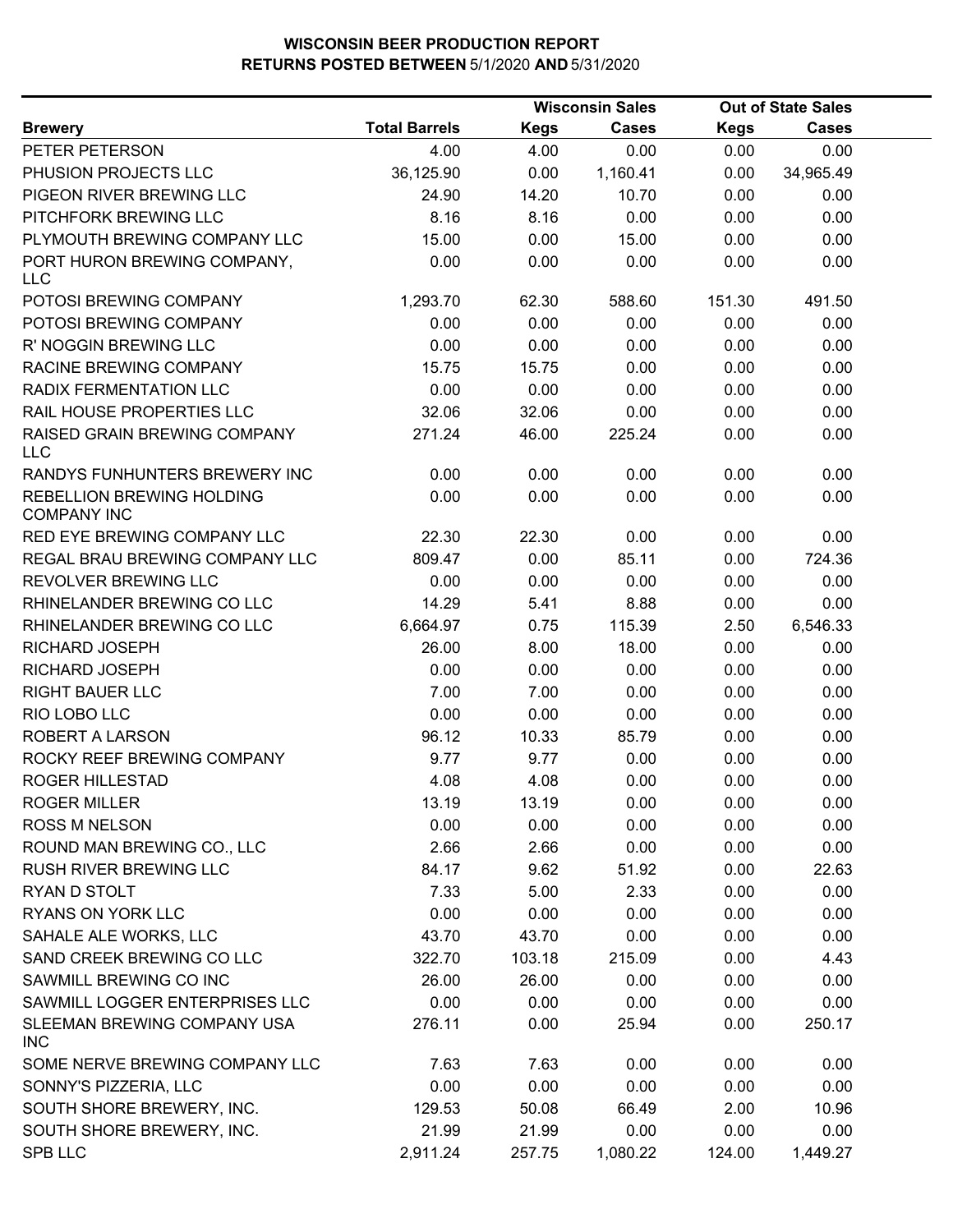| <b>Total Barrels</b><br><b>Kegs</b><br><b>Cases</b><br><b>Kegs</b><br><b>Cases</b><br>104.81<br>101.18<br>3.63<br>0.00<br>0.00<br>4.00<br>4.00<br>0.00<br>0.00<br>0.00<br>1.00<br>1.00<br>0.00<br>0.00<br>0.00<br>STILLMANK BREWING COMPANY<br>64.64<br>0.00<br>64.64<br>0.00<br>0.00<br>STUBBORN BROTHERS BREWERY LLC<br>40.74<br>40.74<br>0.00<br>0.00<br>0.00<br>0.00<br>0.00<br>0.00<br>SUNSHINE BREWING COMPANY LLC<br>0.00<br>0.00<br>10.00<br>SUNSHINE BREWING COMPANY LLC<br>10.00<br>0.00<br>0.00<br>0.00<br>7.00<br>SWITCHGEAR BREWING COMPANY<br>7.00<br>0.00<br>0.00<br>0.00<br><b>LLC</b><br><b>TERRAPIN BEER COMPANY LLC</b><br>0.00<br>0.00<br>1,249.61<br>$-1,249.61$<br>0.00<br>THE EAU CLAIRE BREWING PROJECT<br>423.60<br>4.17<br>419.43<br>0.00<br>0.00<br><b>LLC</b><br>THE EXPLORIUM BREWPUB LLC<br>38.00<br>0.00<br>38.00<br>0.00<br>0.00<br>0.00<br>0.00<br>0.00<br>0.00<br>0.00<br>THE GD 2, LLC<br>THE GREAT DANE PUB AND BREWING<br>6.45<br>0.00<br>0.00<br>0.00<br>6.45<br>COMPANY, INC.<br>THE LONE GIRL BREWING COMPANY -<br>47.50<br>47.50<br>0.00<br>0.00<br>0.00<br><b>WAUNAKEE LLC</b><br>THIRD SPACE BREWING LLC<br>8.33<br>738.04<br>0.00<br>0.00<br>746.37<br>THUMB KNUCKLE BREWING COMPANY<br>0.00<br>0.00<br>0.00<br>0.00<br>0.00<br><b>TIMOTHY M NELSON</b><br>197.50<br>197.50<br>0.00<br>0.00<br>0.00<br>TITLETOWN BREWING CO LLC<br>101.42<br>0.00<br>101.42<br>0.00<br>0.00<br><b>TOM PORTER</b><br>0.00<br>0.00<br>0.00<br>0.00<br>0.00<br><b>TOPPLING GOLIATH INC</b><br>0.00<br>0.00<br>0.00<br>0.00<br>0.00<br>TRAP ROCK BREWING COMPANY INC<br>9.00<br>9.00<br>0.00<br>0.00<br>0.00<br>TRIBUTE BREWING COMPANY LLC<br>39.50<br>2.00<br>37.50<br>0.00<br>0.00<br>TURTLE STACK BREWERY, LLC<br>11.00<br>11.00<br>0.00<br>0.00<br>0.00<br>TWELVE5 BEVERAGE CO., LLC<br>6,784.00<br>6,784.00<br>0.00<br>0.00<br>0.00<br>UNITED BRANDS COMPANY INC<br>72.50<br>0.00<br>72.50<br>0.00<br>0.00<br>0.00<br>UNITED BRANDS LLC<br>0.00<br>0.00<br>0.00<br>0.00<br>0.00<br>36.30<br>2.00<br>UNIVERSAL SALES INC<br>1,203.45<br>1,165.15<br>URBAN HARVEST BREWING COMPANY<br>6.00<br>6.00<br>0.00<br>0.00<br>0.00<br><b>LLC</b><br>V3 BREWING COMPANY INC<br>0.00<br>0.00<br>0.00<br>0.00<br>0.00<br><b>VENNTURE BREW COMPANY LLC</b><br>34.78<br>4.67<br>30.11<br>0.00<br>0.00<br><b>VIKING BREW PUB LLC</b><br>7.00<br>7.00<br>0.00<br>0.00<br>0.00<br>4.05<br>0.72<br>3.33<br>0.00<br>0.00<br><b>VIKING BREWING</b><br>VINTAGE II, INC.<br>50.40<br>50.40<br>0.00<br>0.00<br>0.00<br>VINTAGE II, INC.<br>0.00<br>0.00<br>0.00<br>0.00<br>0.00<br>63.20<br>VINTAGE II, INC.<br>63.20<br>0.00<br>0.00<br>0.00<br>0.00<br><b>VINTAGE LLC</b><br>0.00<br>0.00<br>0.00<br>0.00<br>WALNUT BREWERY, INC.<br>0.00<br>0.00<br>0.00<br>0.00<br>0.00<br>WATER STREET BREWERY, INC.<br>0.00<br>0.00<br>0.00<br>0.00<br>0.00<br>WESTALLION BREWING COMPANY LLC<br>0.00<br>0.00<br>0.00<br>0.00<br>0.00<br>WHITEWATER MUSIC HALL LLC<br>3.00<br>3.00<br>0.00<br>0.00<br>0.00<br>0.00<br><b>WILLIAM MOLL</b><br>0.00<br>0.00<br>0.00<br>0.00<br>0.00<br>0.00<br>0.00<br>0.00<br>0.00 |                               | <b>Wisconsin Sales</b> |  |  | <b>Out of State Sales</b> |  |
|---------------------------------------------------------------------------------------------------------------------------------------------------------------------------------------------------------------------------------------------------------------------------------------------------------------------------------------------------------------------------------------------------------------------------------------------------------------------------------------------------------------------------------------------------------------------------------------------------------------------------------------------------------------------------------------------------------------------------------------------------------------------------------------------------------------------------------------------------------------------------------------------------------------------------------------------------------------------------------------------------------------------------------------------------------------------------------------------------------------------------------------------------------------------------------------------------------------------------------------------------------------------------------------------------------------------------------------------------------------------------------------------------------------------------------------------------------------------------------------------------------------------------------------------------------------------------------------------------------------------------------------------------------------------------------------------------------------------------------------------------------------------------------------------------------------------------------------------------------------------------------------------------------------------------------------------------------------------------------------------------------------------------------------------------------------------------------------------------------------------------------------------------------------------------------------------------------------------------------------------------------------------------------------------------------------------------------------------------------------------------------------------------------------------------------------------------------------------------------------------------------------------------------------------------------------------------------------------------------------------------------------------------------------------------------------------------------------------------------------------------------------------------------------------------------------------------------------------------------------------------------------------------------------------------------------------------------------------------------------------------------------------------------------------------------------------------------------------------------------|-------------------------------|------------------------|--|--|---------------------------|--|
|                                                                                                                                                                                                                                                                                                                                                                                                                                                                                                                                                                                                                                                                                                                                                                                                                                                                                                                                                                                                                                                                                                                                                                                                                                                                                                                                                                                                                                                                                                                                                                                                                                                                                                                                                                                                                                                                                                                                                                                                                                                                                                                                                                                                                                                                                                                                                                                                                                                                                                                                                                                                                                                                                                                                                                                                                                                                                                                                                                                                                                                                                                               | <b>Brewery</b>                |                        |  |  |                           |  |
|                                                                                                                                                                                                                                                                                                                                                                                                                                                                                                                                                                                                                                                                                                                                                                                                                                                                                                                                                                                                                                                                                                                                                                                                                                                                                                                                                                                                                                                                                                                                                                                                                                                                                                                                                                                                                                                                                                                                                                                                                                                                                                                                                                                                                                                                                                                                                                                                                                                                                                                                                                                                                                                                                                                                                                                                                                                                                                                                                                                                                                                                                                               | SPRECHER BREWING COMPANY, LLC |                        |  |  |                           |  |
|                                                                                                                                                                                                                                                                                                                                                                                                                                                                                                                                                                                                                                                                                                                                                                                                                                                                                                                                                                                                                                                                                                                                                                                                                                                                                                                                                                                                                                                                                                                                                                                                                                                                                                                                                                                                                                                                                                                                                                                                                                                                                                                                                                                                                                                                                                                                                                                                                                                                                                                                                                                                                                                                                                                                                                                                                                                                                                                                                                                                                                                                                                               | STARBOARD BREWING COMPANY LLC |                        |  |  |                           |  |
|                                                                                                                                                                                                                                                                                                                                                                                                                                                                                                                                                                                                                                                                                                                                                                                                                                                                                                                                                                                                                                                                                                                                                                                                                                                                                                                                                                                                                                                                                                                                                                                                                                                                                                                                                                                                                                                                                                                                                                                                                                                                                                                                                                                                                                                                                                                                                                                                                                                                                                                                                                                                                                                                                                                                                                                                                                                                                                                                                                                                                                                                                                               | STEPHEN B ZINK                |                        |  |  |                           |  |
|                                                                                                                                                                                                                                                                                                                                                                                                                                                                                                                                                                                                                                                                                                                                                                                                                                                                                                                                                                                                                                                                                                                                                                                                                                                                                                                                                                                                                                                                                                                                                                                                                                                                                                                                                                                                                                                                                                                                                                                                                                                                                                                                                                                                                                                                                                                                                                                                                                                                                                                                                                                                                                                                                                                                                                                                                                                                                                                                                                                                                                                                                                               |                               |                        |  |  |                           |  |
|                                                                                                                                                                                                                                                                                                                                                                                                                                                                                                                                                                                                                                                                                                                                                                                                                                                                                                                                                                                                                                                                                                                                                                                                                                                                                                                                                                                                                                                                                                                                                                                                                                                                                                                                                                                                                                                                                                                                                                                                                                                                                                                                                                                                                                                                                                                                                                                                                                                                                                                                                                                                                                                                                                                                                                                                                                                                                                                                                                                                                                                                                                               |                               |                        |  |  |                           |  |
|                                                                                                                                                                                                                                                                                                                                                                                                                                                                                                                                                                                                                                                                                                                                                                                                                                                                                                                                                                                                                                                                                                                                                                                                                                                                                                                                                                                                                                                                                                                                                                                                                                                                                                                                                                                                                                                                                                                                                                                                                                                                                                                                                                                                                                                                                                                                                                                                                                                                                                                                                                                                                                                                                                                                                                                                                                                                                                                                                                                                                                                                                                               |                               |                        |  |  |                           |  |
|                                                                                                                                                                                                                                                                                                                                                                                                                                                                                                                                                                                                                                                                                                                                                                                                                                                                                                                                                                                                                                                                                                                                                                                                                                                                                                                                                                                                                                                                                                                                                                                                                                                                                                                                                                                                                                                                                                                                                                                                                                                                                                                                                                                                                                                                                                                                                                                                                                                                                                                                                                                                                                                                                                                                                                                                                                                                                                                                                                                                                                                                                                               |                               |                        |  |  |                           |  |
|                                                                                                                                                                                                                                                                                                                                                                                                                                                                                                                                                                                                                                                                                                                                                                                                                                                                                                                                                                                                                                                                                                                                                                                                                                                                                                                                                                                                                                                                                                                                                                                                                                                                                                                                                                                                                                                                                                                                                                                                                                                                                                                                                                                                                                                                                                                                                                                                                                                                                                                                                                                                                                                                                                                                                                                                                                                                                                                                                                                                                                                                                                               |                               |                        |  |  |                           |  |
|                                                                                                                                                                                                                                                                                                                                                                                                                                                                                                                                                                                                                                                                                                                                                                                                                                                                                                                                                                                                                                                                                                                                                                                                                                                                                                                                                                                                                                                                                                                                                                                                                                                                                                                                                                                                                                                                                                                                                                                                                                                                                                                                                                                                                                                                                                                                                                                                                                                                                                                                                                                                                                                                                                                                                                                                                                                                                                                                                                                                                                                                                                               |                               |                        |  |  |                           |  |
|                                                                                                                                                                                                                                                                                                                                                                                                                                                                                                                                                                                                                                                                                                                                                                                                                                                                                                                                                                                                                                                                                                                                                                                                                                                                                                                                                                                                                                                                                                                                                                                                                                                                                                                                                                                                                                                                                                                                                                                                                                                                                                                                                                                                                                                                                                                                                                                                                                                                                                                                                                                                                                                                                                                                                                                                                                                                                                                                                                                                                                                                                                               |                               |                        |  |  |                           |  |
|                                                                                                                                                                                                                                                                                                                                                                                                                                                                                                                                                                                                                                                                                                                                                                                                                                                                                                                                                                                                                                                                                                                                                                                                                                                                                                                                                                                                                                                                                                                                                                                                                                                                                                                                                                                                                                                                                                                                                                                                                                                                                                                                                                                                                                                                                                                                                                                                                                                                                                                                                                                                                                                                                                                                                                                                                                                                                                                                                                                                                                                                                                               |                               |                        |  |  |                           |  |
|                                                                                                                                                                                                                                                                                                                                                                                                                                                                                                                                                                                                                                                                                                                                                                                                                                                                                                                                                                                                                                                                                                                                                                                                                                                                                                                                                                                                                                                                                                                                                                                                                                                                                                                                                                                                                                                                                                                                                                                                                                                                                                                                                                                                                                                                                                                                                                                                                                                                                                                                                                                                                                                                                                                                                                                                                                                                                                                                                                                                                                                                                                               |                               |                        |  |  |                           |  |
|                                                                                                                                                                                                                                                                                                                                                                                                                                                                                                                                                                                                                                                                                                                                                                                                                                                                                                                                                                                                                                                                                                                                                                                                                                                                                                                                                                                                                                                                                                                                                                                                                                                                                                                                                                                                                                                                                                                                                                                                                                                                                                                                                                                                                                                                                                                                                                                                                                                                                                                                                                                                                                                                                                                                                                                                                                                                                                                                                                                                                                                                                                               |                               |                        |  |  |                           |  |
|                                                                                                                                                                                                                                                                                                                                                                                                                                                                                                                                                                                                                                                                                                                                                                                                                                                                                                                                                                                                                                                                                                                                                                                                                                                                                                                                                                                                                                                                                                                                                                                                                                                                                                                                                                                                                                                                                                                                                                                                                                                                                                                                                                                                                                                                                                                                                                                                                                                                                                                                                                                                                                                                                                                                                                                                                                                                                                                                                                                                                                                                                                               |                               |                        |  |  |                           |  |
|                                                                                                                                                                                                                                                                                                                                                                                                                                                                                                                                                                                                                                                                                                                                                                                                                                                                                                                                                                                                                                                                                                                                                                                                                                                                                                                                                                                                                                                                                                                                                                                                                                                                                                                                                                                                                                                                                                                                                                                                                                                                                                                                                                                                                                                                                                                                                                                                                                                                                                                                                                                                                                                                                                                                                                                                                                                                                                                                                                                                                                                                                                               |                               |                        |  |  |                           |  |
|                                                                                                                                                                                                                                                                                                                                                                                                                                                                                                                                                                                                                                                                                                                                                                                                                                                                                                                                                                                                                                                                                                                                                                                                                                                                                                                                                                                                                                                                                                                                                                                                                                                                                                                                                                                                                                                                                                                                                                                                                                                                                                                                                                                                                                                                                                                                                                                                                                                                                                                                                                                                                                                                                                                                                                                                                                                                                                                                                                                                                                                                                                               |                               |                        |  |  |                           |  |
|                                                                                                                                                                                                                                                                                                                                                                                                                                                                                                                                                                                                                                                                                                                                                                                                                                                                                                                                                                                                                                                                                                                                                                                                                                                                                                                                                                                                                                                                                                                                                                                                                                                                                                                                                                                                                                                                                                                                                                                                                                                                                                                                                                                                                                                                                                                                                                                                                                                                                                                                                                                                                                                                                                                                                                                                                                                                                                                                                                                                                                                                                                               |                               |                        |  |  |                           |  |
|                                                                                                                                                                                                                                                                                                                                                                                                                                                                                                                                                                                                                                                                                                                                                                                                                                                                                                                                                                                                                                                                                                                                                                                                                                                                                                                                                                                                                                                                                                                                                                                                                                                                                                                                                                                                                                                                                                                                                                                                                                                                                                                                                                                                                                                                                                                                                                                                                                                                                                                                                                                                                                                                                                                                                                                                                                                                                                                                                                                                                                                                                                               |                               |                        |  |  |                           |  |
|                                                                                                                                                                                                                                                                                                                                                                                                                                                                                                                                                                                                                                                                                                                                                                                                                                                                                                                                                                                                                                                                                                                                                                                                                                                                                                                                                                                                                                                                                                                                                                                                                                                                                                                                                                                                                                                                                                                                                                                                                                                                                                                                                                                                                                                                                                                                                                                                                                                                                                                                                                                                                                                                                                                                                                                                                                                                                                                                                                                                                                                                                                               |                               |                        |  |  |                           |  |
|                                                                                                                                                                                                                                                                                                                                                                                                                                                                                                                                                                                                                                                                                                                                                                                                                                                                                                                                                                                                                                                                                                                                                                                                                                                                                                                                                                                                                                                                                                                                                                                                                                                                                                                                                                                                                                                                                                                                                                                                                                                                                                                                                                                                                                                                                                                                                                                                                                                                                                                                                                                                                                                                                                                                                                                                                                                                                                                                                                                                                                                                                                               |                               |                        |  |  |                           |  |
|                                                                                                                                                                                                                                                                                                                                                                                                                                                                                                                                                                                                                                                                                                                                                                                                                                                                                                                                                                                                                                                                                                                                                                                                                                                                                                                                                                                                                                                                                                                                                                                                                                                                                                                                                                                                                                                                                                                                                                                                                                                                                                                                                                                                                                                                                                                                                                                                                                                                                                                                                                                                                                                                                                                                                                                                                                                                                                                                                                                                                                                                                                               |                               |                        |  |  |                           |  |
|                                                                                                                                                                                                                                                                                                                                                                                                                                                                                                                                                                                                                                                                                                                                                                                                                                                                                                                                                                                                                                                                                                                                                                                                                                                                                                                                                                                                                                                                                                                                                                                                                                                                                                                                                                                                                                                                                                                                                                                                                                                                                                                                                                                                                                                                                                                                                                                                                                                                                                                                                                                                                                                                                                                                                                                                                                                                                                                                                                                                                                                                                                               |                               |                        |  |  |                           |  |
|                                                                                                                                                                                                                                                                                                                                                                                                                                                                                                                                                                                                                                                                                                                                                                                                                                                                                                                                                                                                                                                                                                                                                                                                                                                                                                                                                                                                                                                                                                                                                                                                                                                                                                                                                                                                                                                                                                                                                                                                                                                                                                                                                                                                                                                                                                                                                                                                                                                                                                                                                                                                                                                                                                                                                                                                                                                                                                                                                                                                                                                                                                               |                               |                        |  |  |                           |  |
|                                                                                                                                                                                                                                                                                                                                                                                                                                                                                                                                                                                                                                                                                                                                                                                                                                                                                                                                                                                                                                                                                                                                                                                                                                                                                                                                                                                                                                                                                                                                                                                                                                                                                                                                                                                                                                                                                                                                                                                                                                                                                                                                                                                                                                                                                                                                                                                                                                                                                                                                                                                                                                                                                                                                                                                                                                                                                                                                                                                                                                                                                                               |                               |                        |  |  |                           |  |
|                                                                                                                                                                                                                                                                                                                                                                                                                                                                                                                                                                                                                                                                                                                                                                                                                                                                                                                                                                                                                                                                                                                                                                                                                                                                                                                                                                                                                                                                                                                                                                                                                                                                                                                                                                                                                                                                                                                                                                                                                                                                                                                                                                                                                                                                                                                                                                                                                                                                                                                                                                                                                                                                                                                                                                                                                                                                                                                                                                                                                                                                                                               |                               |                        |  |  |                           |  |
|                                                                                                                                                                                                                                                                                                                                                                                                                                                                                                                                                                                                                                                                                                                                                                                                                                                                                                                                                                                                                                                                                                                                                                                                                                                                                                                                                                                                                                                                                                                                                                                                                                                                                                                                                                                                                                                                                                                                                                                                                                                                                                                                                                                                                                                                                                                                                                                                                                                                                                                                                                                                                                                                                                                                                                                                                                                                                                                                                                                                                                                                                                               |                               |                        |  |  |                           |  |
|                                                                                                                                                                                                                                                                                                                                                                                                                                                                                                                                                                                                                                                                                                                                                                                                                                                                                                                                                                                                                                                                                                                                                                                                                                                                                                                                                                                                                                                                                                                                                                                                                                                                                                                                                                                                                                                                                                                                                                                                                                                                                                                                                                                                                                                                                                                                                                                                                                                                                                                                                                                                                                                                                                                                                                                                                                                                                                                                                                                                                                                                                                               |                               |                        |  |  |                           |  |
|                                                                                                                                                                                                                                                                                                                                                                                                                                                                                                                                                                                                                                                                                                                                                                                                                                                                                                                                                                                                                                                                                                                                                                                                                                                                                                                                                                                                                                                                                                                                                                                                                                                                                                                                                                                                                                                                                                                                                                                                                                                                                                                                                                                                                                                                                                                                                                                                                                                                                                                                                                                                                                                                                                                                                                                                                                                                                                                                                                                                                                                                                                               |                               |                        |  |  |                           |  |
|                                                                                                                                                                                                                                                                                                                                                                                                                                                                                                                                                                                                                                                                                                                                                                                                                                                                                                                                                                                                                                                                                                                                                                                                                                                                                                                                                                                                                                                                                                                                                                                                                                                                                                                                                                                                                                                                                                                                                                                                                                                                                                                                                                                                                                                                                                                                                                                                                                                                                                                                                                                                                                                                                                                                                                                                                                                                                                                                                                                                                                                                                                               |                               |                        |  |  |                           |  |
|                                                                                                                                                                                                                                                                                                                                                                                                                                                                                                                                                                                                                                                                                                                                                                                                                                                                                                                                                                                                                                                                                                                                                                                                                                                                                                                                                                                                                                                                                                                                                                                                                                                                                                                                                                                                                                                                                                                                                                                                                                                                                                                                                                                                                                                                                                                                                                                                                                                                                                                                                                                                                                                                                                                                                                                                                                                                                                                                                                                                                                                                                                               |                               |                        |  |  |                           |  |
|                                                                                                                                                                                                                                                                                                                                                                                                                                                                                                                                                                                                                                                                                                                                                                                                                                                                                                                                                                                                                                                                                                                                                                                                                                                                                                                                                                                                                                                                                                                                                                                                                                                                                                                                                                                                                                                                                                                                                                                                                                                                                                                                                                                                                                                                                                                                                                                                                                                                                                                                                                                                                                                                                                                                                                                                                                                                                                                                                                                                                                                                                                               |                               |                        |  |  |                           |  |
|                                                                                                                                                                                                                                                                                                                                                                                                                                                                                                                                                                                                                                                                                                                                                                                                                                                                                                                                                                                                                                                                                                                                                                                                                                                                                                                                                                                                                                                                                                                                                                                                                                                                                                                                                                                                                                                                                                                                                                                                                                                                                                                                                                                                                                                                                                                                                                                                                                                                                                                                                                                                                                                                                                                                                                                                                                                                                                                                                                                                                                                                                                               |                               |                        |  |  |                           |  |
|                                                                                                                                                                                                                                                                                                                                                                                                                                                                                                                                                                                                                                                                                                                                                                                                                                                                                                                                                                                                                                                                                                                                                                                                                                                                                                                                                                                                                                                                                                                                                                                                                                                                                                                                                                                                                                                                                                                                                                                                                                                                                                                                                                                                                                                                                                                                                                                                                                                                                                                                                                                                                                                                                                                                                                                                                                                                                                                                                                                                                                                                                                               |                               |                        |  |  |                           |  |
|                                                                                                                                                                                                                                                                                                                                                                                                                                                                                                                                                                                                                                                                                                                                                                                                                                                                                                                                                                                                                                                                                                                                                                                                                                                                                                                                                                                                                                                                                                                                                                                                                                                                                                                                                                                                                                                                                                                                                                                                                                                                                                                                                                                                                                                                                                                                                                                                                                                                                                                                                                                                                                                                                                                                                                                                                                                                                                                                                                                                                                                                                                               |                               |                        |  |  |                           |  |
|                                                                                                                                                                                                                                                                                                                                                                                                                                                                                                                                                                                                                                                                                                                                                                                                                                                                                                                                                                                                                                                                                                                                                                                                                                                                                                                                                                                                                                                                                                                                                                                                                                                                                                                                                                                                                                                                                                                                                                                                                                                                                                                                                                                                                                                                                                                                                                                                                                                                                                                                                                                                                                                                                                                                                                                                                                                                                                                                                                                                                                                                                                               |                               |                        |  |  |                           |  |
|                                                                                                                                                                                                                                                                                                                                                                                                                                                                                                                                                                                                                                                                                                                                                                                                                                                                                                                                                                                                                                                                                                                                                                                                                                                                                                                                                                                                                                                                                                                                                                                                                                                                                                                                                                                                                                                                                                                                                                                                                                                                                                                                                                                                                                                                                                                                                                                                                                                                                                                                                                                                                                                                                                                                                                                                                                                                                                                                                                                                                                                                                                               |                               |                        |  |  |                           |  |
|                                                                                                                                                                                                                                                                                                                                                                                                                                                                                                                                                                                                                                                                                                                                                                                                                                                                                                                                                                                                                                                                                                                                                                                                                                                                                                                                                                                                                                                                                                                                                                                                                                                                                                                                                                                                                                                                                                                                                                                                                                                                                                                                                                                                                                                                                                                                                                                                                                                                                                                                                                                                                                                                                                                                                                                                                                                                                                                                                                                                                                                                                                               |                               |                        |  |  |                           |  |
|                                                                                                                                                                                                                                                                                                                                                                                                                                                                                                                                                                                                                                                                                                                                                                                                                                                                                                                                                                                                                                                                                                                                                                                                                                                                                                                                                                                                                                                                                                                                                                                                                                                                                                                                                                                                                                                                                                                                                                                                                                                                                                                                                                                                                                                                                                                                                                                                                                                                                                                                                                                                                                                                                                                                                                                                                                                                                                                                                                                                                                                                                                               |                               |                        |  |  |                           |  |
|                                                                                                                                                                                                                                                                                                                                                                                                                                                                                                                                                                                                                                                                                                                                                                                                                                                                                                                                                                                                                                                                                                                                                                                                                                                                                                                                                                                                                                                                                                                                                                                                                                                                                                                                                                                                                                                                                                                                                                                                                                                                                                                                                                                                                                                                                                                                                                                                                                                                                                                                                                                                                                                                                                                                                                                                                                                                                                                                                                                                                                                                                                               |                               |                        |  |  |                           |  |
|                                                                                                                                                                                                                                                                                                                                                                                                                                                                                                                                                                                                                                                                                                                                                                                                                                                                                                                                                                                                                                                                                                                                                                                                                                                                                                                                                                                                                                                                                                                                                                                                                                                                                                                                                                                                                                                                                                                                                                                                                                                                                                                                                                                                                                                                                                                                                                                                                                                                                                                                                                                                                                                                                                                                                                                                                                                                                                                                                                                                                                                                                                               |                               |                        |  |  |                           |  |
|                                                                                                                                                                                                                                                                                                                                                                                                                                                                                                                                                                                                                                                                                                                                                                                                                                                                                                                                                                                                                                                                                                                                                                                                                                                                                                                                                                                                                                                                                                                                                                                                                                                                                                                                                                                                                                                                                                                                                                                                                                                                                                                                                                                                                                                                                                                                                                                                                                                                                                                                                                                                                                                                                                                                                                                                                                                                                                                                                                                                                                                                                                               |                               |                        |  |  |                           |  |
|                                                                                                                                                                                                                                                                                                                                                                                                                                                                                                                                                                                                                                                                                                                                                                                                                                                                                                                                                                                                                                                                                                                                                                                                                                                                                                                                                                                                                                                                                                                                                                                                                                                                                                                                                                                                                                                                                                                                                                                                                                                                                                                                                                                                                                                                                                                                                                                                                                                                                                                                                                                                                                                                                                                                                                                                                                                                                                                                                                                                                                                                                                               | WISCONSIN BREWING COMPANY LLC |                        |  |  |                           |  |